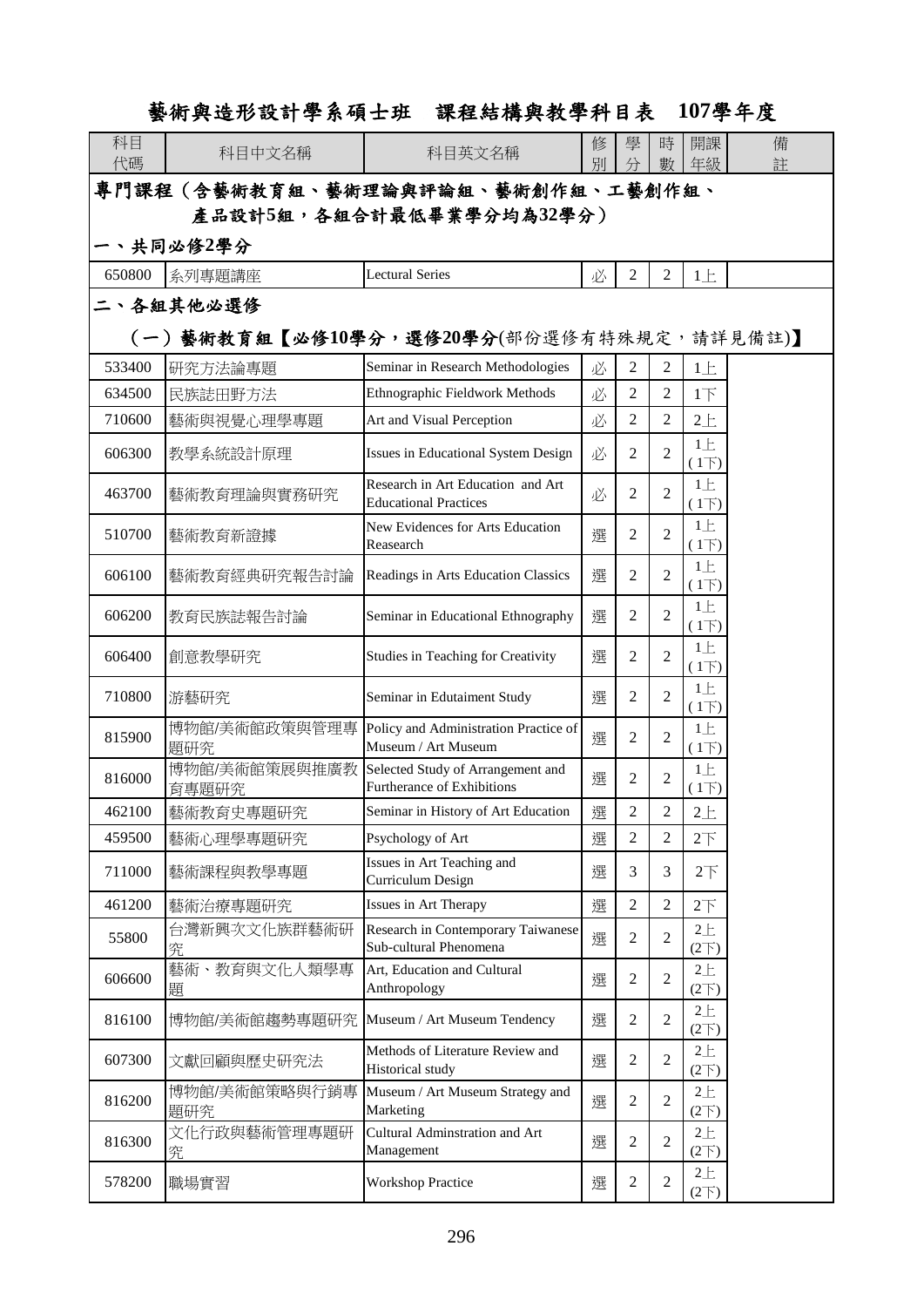| 科目<br>代碼                                 | 科目中文名稱             | 科目英文名稱                                                            | 修<br>別 | 學<br>分         | 時<br>數         | 開課<br>年級                | 備<br>註                           |  |
|------------------------------------------|--------------------|-------------------------------------------------------------------|--------|----------------|----------------|-------------------------|----------------------------------|--|
|                                          | 跨組、院(所)選修          | (Cross-Program Registration)                                      | 選      |                |                |                         | 至多得跨選4學<br>分,且選課前                |  |
|                                          | 跨校選修               | (Cross-School Registration)                                       | 選      | 4              |                |                         | 經主任同意方<br>可計入畢業學<br>分。           |  |
|                                          |                    | (二)藝術理論與評論組【必修9學分,選修21學分(選修有特殊規定,詳見備註)】                           |        |                |                |                         |                                  |  |
| 607500                                   | 當代藝術理論專題           | <b>Issues: Contemporary Art Theory</b>                            | 必      | 2              | $\mathbf{2}$   | 1E                      |                                  |  |
| 816400                                   | 研究方法與論文寫作          | <b>Writing Dissertation</b>                                       | 必      | $\overline{2}$ | $\overline{2}$ | $1+$                    |                                  |  |
| 650900                                   | 新藝術史與批評理論          | Current Methodology of Art History                                | 必      | 3              | 3              | 1 <sub>l</sub>          |                                  |  |
| 607600                                   | 當代藝術批評             | Contemporary Art Criticism                                        | 必      | 2              | 2              | $2+$                    |                                  |  |
| 182000                                   | 美學                 | Aesthetics                                                        | 選      | 3              | 3              | 1E                      |                                  |  |
| 55800                                    | 台灣新興次文化族群藝術研<br>究  | Research in Contemporary Taiwanese<br>Sub-cultural Phenomena      | 選      | $\overline{2}$ | $\overline{2}$ | 1E                      |                                  |  |
| 402500                                   | 影像、權力、性別意識專題<br>研究 | Issues: Image, Power and Gender                                   | 選      | 3              | 3              | $1\overline{1}$         |                                  |  |
| 651100                                   | 現代藝術史專題            | Special Topics in History of Modern<br>Art                        | 選      | $\overline{2}$ | $\overline{2}$ | 1 <sub>l</sub>          |                                  |  |
| 607700                                   | 台灣當代藝術生態探討         | Studying the Contemporary Art<br>World of Taiwan                  | 選      | $\overline{2}$ | $\overline{2}$ | 2 <sup>7</sup>          |                                  |  |
| 607800                                   | 女性主義與精神分析          | Feminism and Psychoanalysis                                       | 選      | 3              | 3              | $2+$                    |                                  |  |
| 651000                                   | 台灣大型展覽之策展專題研<br>究  | Curatorial Studies in Large-Scale<br><b>Exhibitions in Taiwan</b> | 選      | 2              | $\overline{c}$ | $2+$                    |                                  |  |
| 651200                                   | 網路空間與新媒體藝術         | Cyberspace and New Media Art                                      | 選      | 3              | 3              | $2+$                    |                                  |  |
| 816500                                   | 藝術展演               | <b>Exhibition Practicum</b>                                       | 選      | 2              | $\overline{2}$ | 2 <sup>7</sup>          |                                  |  |
| 816600                                   | 攝影史與攝影專題           | History of Photography and Research<br>on Photography             | 選      | 3              | 3              | 2 <sup>T</sup>          |                                  |  |
| 816300                                   | 文化行政與藝術管理專題研<br>究  | Cultural Adminstration and Art<br>Management                      | 選      | $\overline{2}$ | 2              | 2E<br>$(2\nabla)$       |                                  |  |
| 578200                                   | 職場實習               | <b>Workshop Practice</b>                                          | 選      | 2              | $\overline{2}$ | 2E<br>(2 <sup>2</sup> ) |                                  |  |
|                                          | 跨組、院 (所) 選修        | (Cross-Program Registration)                                      | 選      |                |                |                         | 至多得跨選7學                          |  |
|                                          | 跨校選修               | (Cross-School Registration)                                       | 選      | $\overline{7}$ |                |                         | 分,且選課前<br>經主任同意方<br>可計入畢業學<br>分。 |  |
| (三)藝術創作組【必修12學分,選修18學分(部份選修有特殊規定,請詳見備註)】 |                    |                                                                   |        |                |                |                         |                                  |  |
| 711200                                   | 創作論述方法             | Methods of Creation Statement                                     | 必      | $\mathfrak{2}$ | $\mathbf{2}$   | 1E                      |                                  |  |
| 312700                                   | 創作工作室/媒材研究(一)      | Studio: Medium and Media I                                        | 必      | $\mathfrak{2}$ | 3              | 1E                      |                                  |  |
| 312100                                   | 創作工作室/形式研究(一)      | Studio: Form Study I                                              | 必      | $\overline{2}$ | 3              | 1E                      |                                  |  |
| 312400                                   | 創作工作室/空間研究(一)      | Studio: Art as a Space System I                                   | 必      | $\overline{2}$ | 3              | 1E                      |                                  |  |
| 313000                                   | 創作工作室/語言研究(一)      | Studio: Art as Sign System I                                      | 必      | $\mathfrak{2}$ | 3              | $2+$                    |                                  |  |
| 311800                                   | 創作工作室/主題研究(一)      | Thematic Elaboration I                                            | 必      | $\overline{2}$ | 3              | $2+$                    |                                  |  |
| 607500                                   | 當代藝術理論專題           | Contemporary Art Theory                                           | 選      | $\overline{2}$ | $\overline{2}$ | 1E                      |                                  |  |
| 312800                                   | 創作工作室/媒材研究 (二)     | Studio: Studio: Medium and Media II                               | 選      | $\overline{2}$ | 3              | 1 <sub>l</sub>          |                                  |  |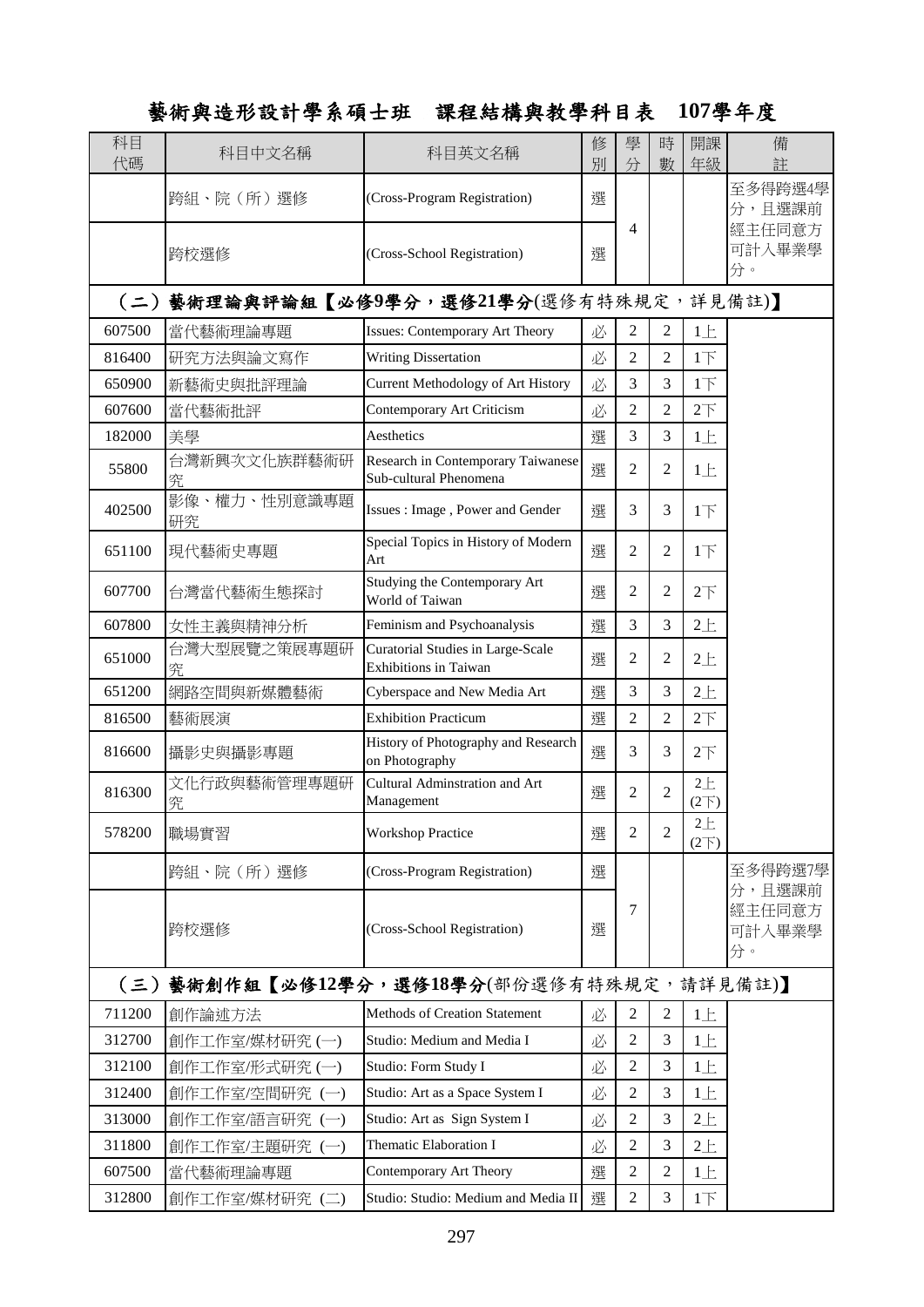| 科目<br>代碼                             | 科目中文名稱                 | 科目英文名稱                                                    | 修<br>別 | 學<br>分         | 時<br>數         | 開課<br>年級                  | 備<br>註                 |  |
|--------------------------------------|------------------------|-----------------------------------------------------------|--------|----------------|----------------|---------------------------|------------------------|--|
| 312200                               | 創作工作室/形式研究(二)          | Studio: Form Study II                                     | 選      | 2              | 3              | 1 <sub>l</sub>            |                        |  |
| 312500                               | 創作工作室/空間研究(二)          | Studio: Art as Space System II                            | 選      | $\overline{2}$ | 3              | $1\overline{F}$           |                        |  |
| 816700                               | 創作工作室/跨領域影像研究          | Studio: Study in Trans-disciplinary<br>Digital Imaging I  | 選      | $\overline{2}$ | $\overline{2}$ | 1 <sub>l</sub>            |                        |  |
| 816800                               | 創作工作室/跨領域影像研究<br>$(\_$ | Studio: Study in Trans-disciplinary<br>Digital Imaging II | 選      | $\overline{2}$ | $\overline{2}$ | $2 +$                     |                        |  |
| 607600                               | 當代藝術批評                 | Contemporary Art Criticism                                | 選      | $\overline{2}$ | $\overline{2}$ | $2+$                      |                        |  |
| 313100                               | 創作工作室/語言研究 (二)         | Studio: Art as Sign System II                             | 選      | 2              | 3              | 2 <sup>T</sup>            |                        |  |
| 311900                               | 創作工作室/主題研究(二)          | Thematic Elaboration II                                   | 選      | 2              | 3              | 2 <sup>T</sup>            |                        |  |
| 816500                               | 藝術展演                   | <b>Exhibition Practicum</b>                               | 選      | $\overline{2}$ | $\overline{2}$ | 2 <sup>T</sup>            |                        |  |
| 578200                               | 職場實習                   | <b>Workshop Practice</b>                                  | 選      | $\overline{2}$ | $\overline{2}$ | $2+$<br>(2 <sup>2</sup> ) |                        |  |
|                                      | 跨組、院(所)選修              | (Cross-Program Registration)                              | 選      |                |                |                           | 至多得跨選5學<br>分,且選課前      |  |
|                                      | 跨校選修                   | (Cross-School Registration)                               | 選      | 5              |                |                           | 經主任同意方<br>可計入畢業學<br>分。 |  |
| (四)工藝創作組【必修8學分,選修22學分(選修有特殊規定,詳見備註)】 |                        |                                                           |        |                |                |                           |                        |  |
| 711200                               | 創作論述方法                 | Methods of Creation Statement                             | 必      | $\overline{2}$ | $\overline{c}$ | 1E                        |                        |  |
| 049400                               | 台灣文化史                  | Taiwan Cultural History                                   | 必      | 2              | $\overline{2}$ | $1 \pm$                   |                        |  |
| 607900                               | 工藝創作專題研究               | <b>Issues in Craft Creation</b>                           | 必      | $\overline{2}$ | $\overline{2}$ | $1+$                      |                        |  |
| 015000                               | 工藝設計專題研究               | <b>Issues in Craft Design</b>                             | 必      | $\overline{2}$ | $\overline{2}$ | $2+$                      |                        |  |
| 669800                               | 工藝造形專題研究               | <b>Issues: Craft Form</b>                                 | 選      | $\overline{2}$ | 3              | 1E                        | 左列14門科目                |  |
| 170200                               | 玻璃創作專題研究               | <b>Issues: Glasswork Creation</b>                         | 選      | 2              | $\overline{3}$ | $1\overline{F}$           | 至少選修16學                |  |
| 962300                               | 3D電腦繪圖                 | 3D Computer Drawing                                       | 選      | $\overline{2}$ | 3              | 1E                        | 分                      |  |
| 672700                               | 工藝材料專題研究               | <b>Issues: Craft Materials</b>                            | 選      | 2              | 3              | 1 <sub>T</sub>            |                        |  |
| 0924300                              | 物質文化                   | Material Culture                                          | 撰      | $\mathfrak{2}$ | $\overline{2}$ | $1\overline{F}$           |                        |  |
| 816900                               | 釉藥與窯爐專題研究(一)           | Issues: Glaze and Kiln I                                  | 選      | 2              | 3              | 1 <sub>l</sub>            |                        |  |
| 817000                               | 釉藥與窯爐專題研究(二)           | Issues: Glaze and Kiln II                                 | 選      | $\overline{2}$ | 3              | $2+$                      |                        |  |
| 817100                               | 地方特色工藝專題研究             | Issues : Local characteristics craft                      | 選      | $\overline{2}$ | 3              | 2E                        |                        |  |
| 170000                               | 玻璃技法專題研究               | <b>Issues: Glass Technics</b>                             | 選      | 2              | 3              | 1E                        |                        |  |
| 962400                               | 創作觀念與實務                | Theory and Practice of Studio<br>Making                   | 選      | 2              | 3              | $2 +$                     |                        |  |
| 962500                               | 產品策略與分析                | Product Strategy and Analysis                             | 選      | $\overline{2}$ | 3              | 2 <sup>7</sup>            |                        |  |
| 817200                               | 工藝與創意產學專題              | Craft and Creativity industry                             | 選      | $\overline{2}$ | 3              | 2 <sup>T</sup>            |                        |  |
| 258200                               | 專題設計與製作                | Design and Production                                     | 選      | 2              | 3              | 2 <sup>T</sup>            |                        |  |
| 578200                               | 職場實習                   | <b>Workshop Practice</b>                                  | 選      | 2              | $\overline{2}$ | 2E<br>(2 <sup>2</sup> )   |                        |  |
|                                      | 跨組、院 (所) 選修            | (Cross-Program Registration)                              | 選      |                |                |                           | 至多得跨選6學<br>分,且選課前      |  |
|                                      | 跨校選修                   | (Cross-School Registration)                               | 選      | 6              |                |                           | 經主任同意方<br>可計入畢業學<br>分。 |  |